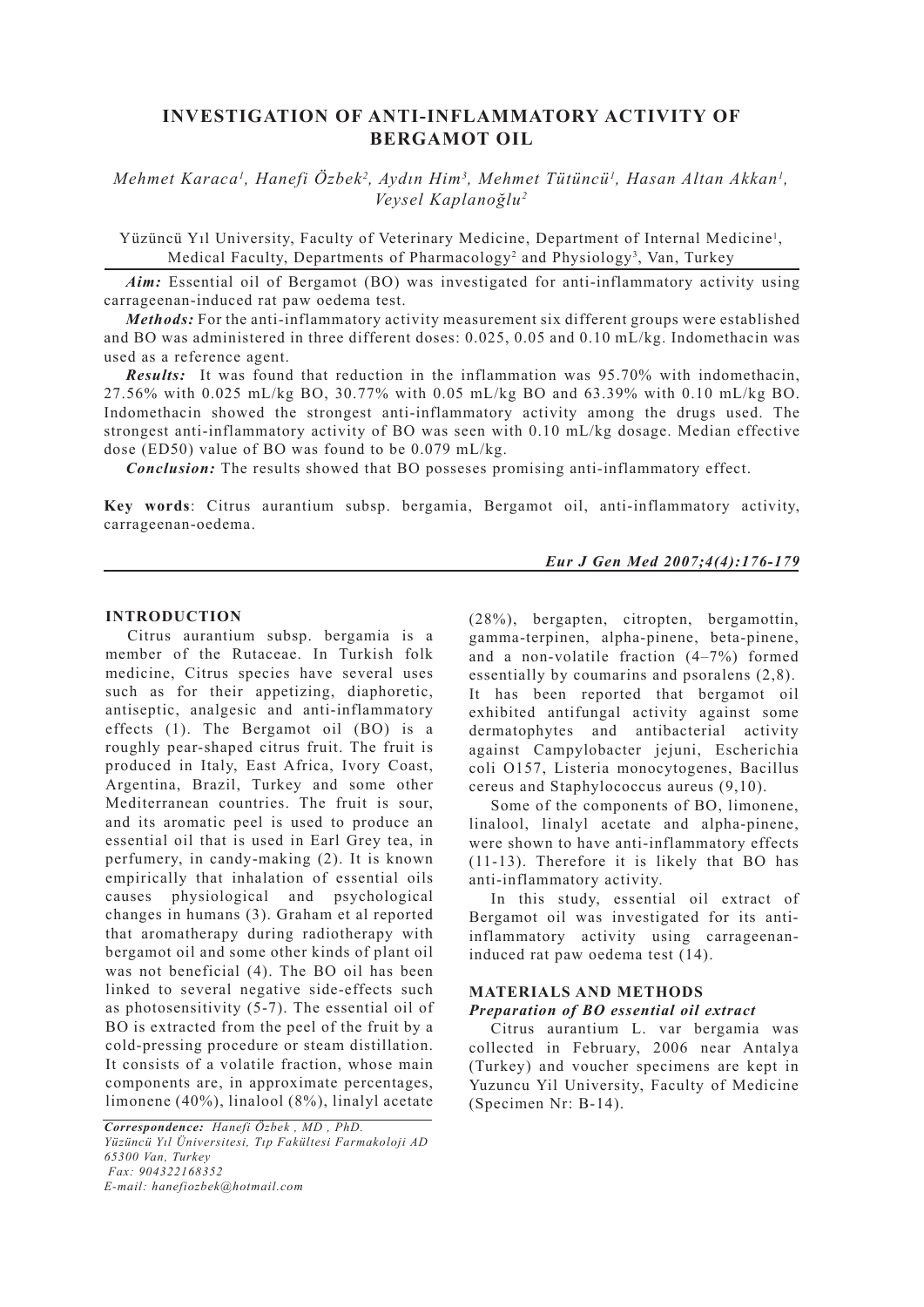|                                         | Paw oedema at 3 h               | Percentage inhibition |  |
|-----------------------------------------|---------------------------------|-----------------------|--|
| Groups                                  | $mL \pm SEM$ <sup>*</sup>       | $\frac{9}{6}$         |  |
| Control-I $(ISS**)$                     | $1.043 \pm 0.127$               |                       |  |
| Control-II (etil alcohol)               | $0.988 \pm 0.113$               | ۰                     |  |
| Indomethacin $(3 \text{ mg/kg})$        | $0.042 \pm 0.023$ <sup>ab</sup> | 95.70                 |  |
| Bergamot orange $(0.025 \text{ mL/kg})$ | $0.753 \pm 0.072$ abc           | 27.56                 |  |
| Bergamot orange $(0.050 \text{ mL/kg})$ | $0.720 \pm 0.073$ abc           | 30.77                 |  |
| Bergamot orange $(0.10 \text{ mL/kg})$  | $0.381 \pm 0.087$ abcde         | 63.39                 |  |

**Table 1. Effects of intraperitoneal treatment with the essential oil extract of Bergamot orange on carrageenan-induced hind paw oedema in rats (n:6)**

*\*SEM: Standard error of mean.*

*\*\*ISS: Isotonic saline solution (0.9% NaCl).*

*a: p<0.05 with respect to control-I group.*

*b: p<0.05 with respect to control-II group.*

*c: p<0.05 with respect to indomethacin group.*

*d: p<0.05 with respect to Bergamot orange (0.025 mL/kg) group.*

*e: p<0.05 with respect to Bergamot orange (0.05 mL/kg) group*

The plant samples were kept at room temperature until they were processed. The fruits were peeled and the fresh pericarp of the fruit was sliced into small pieces and boiled in Clevenger apparatus (Ildam, TURKEY) to obtain essential oil of the Citrus aurantium var. bergamia (BO). BO was kept in test tubes and the yield was determined as 0.7%.

#### *Drugs and chemicals*

The following drugs were used; Lambda-Carrageenan and indomethacin (Sigma, Steinheim, Germany). Indomethacin was dissolved in ethyl alcohol (96 %).

## *Animals*

Male and female Sprague-Dawley rats (180-220 g) were used in these experiments. The animals were housed in standard cages (48 cm x 35 cm x 22 cm) with food and water ad libitum, at room temperature (20  $\pm$ 2 0C) with artificial light from 7.00 am to 7.00 pm. The animals kept under controlled environment following the standard operating procedures of the animal house facility of the Faculty of Medicine, and provided with pelleted food Animal Feed Factory, Van-Turkey). The protocol for the study was approved of Yüzüncü Yıl University, Faculty of Medicine Animal Breeding and Research. Prior to administration of the drugs, the rats were fasted for 12 h with free access to tap water.

## *Carrageenan-induced rat paw oedema*

Thirty-six rats of either sex were divided into six groups of six animals each. Group I, which served as control-I, received 0.2 mL isotonic saline solution (ISS), Group II, which served as control-II, received 0.2 mL ethanol. Group III received 3 mg/kg,indomethacin (14), group IV received 0.025 mL/kg BO,. Group V received 0.05 mL/kg BO. Group VI received 0.100 mL/kg BO. All agents were injected intraperitoneally.

The inhibitory activity of BO on carrageenan-induced rat-paw oedema was determined according to the method of Winter et al, with slight modification (15). The drugs were administered 1 h before the injection of 0.05 mL of carrageenan (1%) into the subcutaneous tissue of right hind paw. Since the hydration state of the animals can modify the intensity of swelling, the rats were fasted 12 h before the experiment with water ad libitum. The degree of oedema was measured 30 minutes before and 3 h after the injection of carrageenan. The difference between the volume of the paw before and after the injection of the oedema provoking agent indicated the severity of oedema. Volumes of right hind paw of the animals were measured with a plethysmometer (model 7140, Ugo Basile, Italy).

The percentage inhibition of the inflammatory reaction was determined for each animal by comparing with controls and calculated by the formula (16):

 $I\% = [(1-(dt/dc))] \times 100$ 

where dt is the difference in paw volume in the drug-treated group and dc the difference in paw volume in the control group.

## *Statistical analysis*

All data were represented as mean  $\pm$  standard error of mean (SEM) or as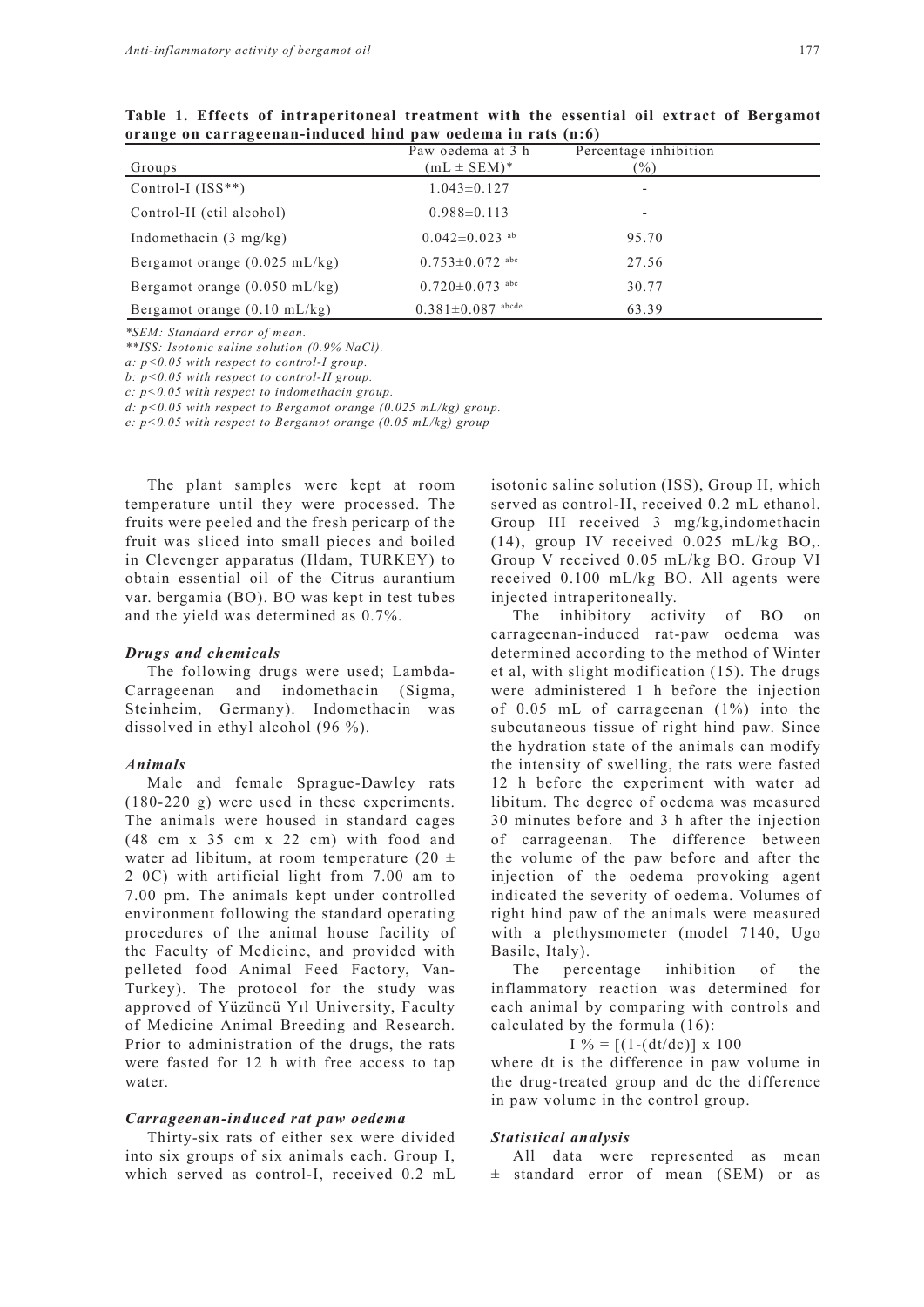percentages. The analysis of variance (ANOVA) was used for the statistical analysis of data. LSD test (Least significant difference test) was used for determining significance. Results with p<0.05 were considered as statistically significant.

# **RESULTS**

Table 1 shows the results on antioedematous effect of intraperitoneally administered Bergamot oil on carrageenan paw oedema in rats. At doses of 0.025, 0.05 and 0.100 mL/kg BO caused a significant reduction in paw oedema (27.56%, 30.77% and 63.93%, respectively). In this model, indomethacin, a commonly used anti-inflammatory drug, produced a significant inhibition by 95.70%. As seen in Table 1, all doses of BO showed anti-inflamatory activity higher than that of the control groups, but it was not as strong as indomethacin. Anti-inflammatory activity of 0.100 mL/kg BO was stronger than those of 0.025 and 0.05 mL/kg BO.

## **DISCUSSION**

Bergamot oil (Citrus aurantium subsp. bergamia) essential oil has been used for its diaphoretic, appetizing, antiseptic, analgesic and anti-inflammatory effects (1).

Anti-inflammatory effect of Bergamot oil shown in this study confirms its use as an anti-inflammatory agent in traditional medicine. Median effective dose (ED50) value of BO was found to be 0.079 mL/kg. It was reported that main components of the volatile fraction of BO essential oil are limonene, linalool, linalyl acetate, bergapten, citropten, bergamottin, gamma-terpinen, alpha-pinene and beta-pinene (2,8). Antiinflammatory effect of BO essential oil could be due to one or several of these components. Linalool, linalyl acetate, limonene and alpha-pinene were shown to have strong antiinflammatory effects (11-13), which supports the results obtained in the current study. More studies are needed to show the mechanisms of the anti-inflammatory effects of these agents. Bergapten, citropten, bergamottin, gammaterpinen and beta-pinene, which are also found in BO essential oil, should be further studied for their anti-inflammatory effects.

The results of the present study showed that BO had anti-inflammatory effect and provided support to the traditional usage of BO in inflammation.

#### **REFERENCES**

- 1. Gürkan E, Öndersev DV, Ulusoylu M, Göztaş Z, Dinçşahin N. Fitoterapi. Istanbul-Turkey, Marmara University Press , 2003, pp: 28, 38, 74.
- 2. Cum G, Kunkar C Kunkar A. Supercritical CO2 extraction of Citrus Bergamia Risso oil. Proceedings of the 9th Smposium on Plant Originated Crude Drugs, 16-9 May 1991, Eskişehir, Turkey
- 3. Tisserand R. The Art of Aromatherapy. Chapter Ed: C.W. Daniel, Essex, 1977.
- 4. Graham PH, Browne L, Cox H, Graham J. Inhalation aromatherapy during radiotherapy: results of a placebocontrolled double-blind randomized trial. J Clin Oncol 2003;21(12):2372-6
- 5. Zacher KD, Ippen H. Contact dermatitis caused by bergamot oil. Derm Beruf Umwelt 1984;32(3):95-7
- 6. Kaddu S, Kerl H, Wolf P. Accidental bullous phototoxic reactions to bergamot aromatherapy oil. J Am Acad Dermatol 2001;45(3):458-61
- 7. Weisenseel P, Woitalla S. Toxic mustard plaster dermatitis and phototoxic dermatitis after application of bergamot oil. MMW Fortschr Med 2005;147(51- 52):53-5
- 8. Romano L, Battaglia F, Masucci L, Sanguinetti M, Posteraro B, Plotti G, Zanetti S, Fadda G. In vitro activity of bergamot natural essence and furocoumarin-free and distilled extracts, and their associations with boric acid, against clinical yeast isolates. J Antimic Chem 2005;55(1):110-4
- 9. Sanguinetti M, Posteraro B, Romano L, Battaglia F, Lopizzo T, De Carolis E, Fadda G. In vitro activity of Citrus bergamia (bergamot) oil against clinical isolates of dermatophytes. J Antimicrob Chemother 2006 (In press)
- 10. Fisher K, Phillips CA. The effect of lemon, orange and bergamot essential oils and their components on the survival of Campylobacter jejuni, Escherichia coli O157, Listeria monocytogenes, Bacillus cereus and Staphylococcus aureus in vitro and in food systems. J Appl Microbiol. 2006;101(6):1232-40
- 11. Peana AT, D'Aquila PS, Panin F, Serra G, Pippia P, Moretti MD. Antiinflammatory activity of linalool and linalyl acetate constituents of essential oils. Phytomedicine 2002;9(8):721-6
- 12. Özbek H, Sever B. Investigation of lethal doses and anti-inflammatory effect of